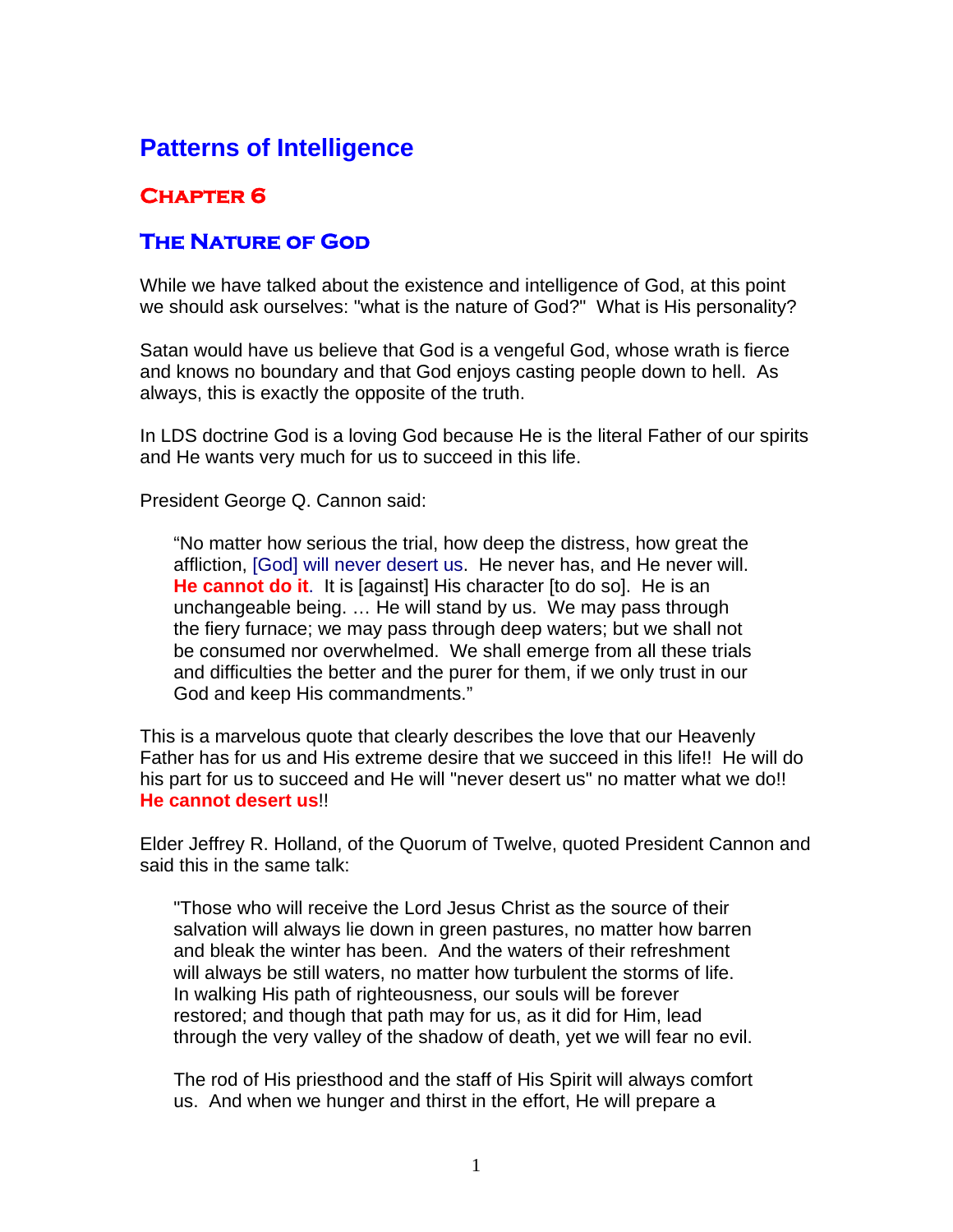veritable feast before us, a table spread even in the presence of our enemies—contemporary enemies—which might include fear or family worries, sickness or personal sorrow of a hundred different kinds." Jeffrey R. Holland: " He Hath Filled the Hungry with Good Things'," Ensign, Nov 1997, 64

In these quotes we see the great love and great desire for our ultimate success that our Heavenly Father has for us.

There is a Turkish proverb: "No matter how far you've gone down the wrong road, turn back." And the prophets would add: "and God will be standing right behind you when you turn around."

We mortals are in the middle of a war, with our free agency, trying to decide which fork in the road we will choose.

Heavenly Father knows none of us will go through life without making many mistakes. Only Christ was capable of going though life without making many mistakes (in fact He made no mistakes). So there is sufficient provision made for us so that if we are not perfect, as none of us are, we can still "choose eternal life" now matter how far we have gone down the wrong path!!

We were put on this planet based on a complex plan so that we could learn, gain experience, be tested and progress (i.e. improve over time). We were not placed here, as evolutionists would claim, to see who we can conquer, how much power we can accumulate or how rich we can become!!

28 O that cunning plan of the evil one! O the vainness, and the frailties, and the foolishness of men! When they are learned they think they are wise, and they hearken not unto the counsel of God, for they set it aside, supposing they know of themselves, wherefore, their wisdom is foolishness and it profiteth them not. And they shall perish.

29 But to be learned is good if they hearken unto the counsels of God.

30 But wo unto the rich, who are rich as to the things of the world. For because they are rich they despise the poor, and they persecute the meek, and their hearts are upon their treasures; wherefore, their treasure is their God. And behold, *their treasure shall perish with them also*.

2 Nephi 9:28-30

If we do what satan wants, and set our hearts on riches, honor and power so we can fantasize about being superior to others; this is exactly the opposite of what God wants, which is for us to use our talents and resources to help and serve others.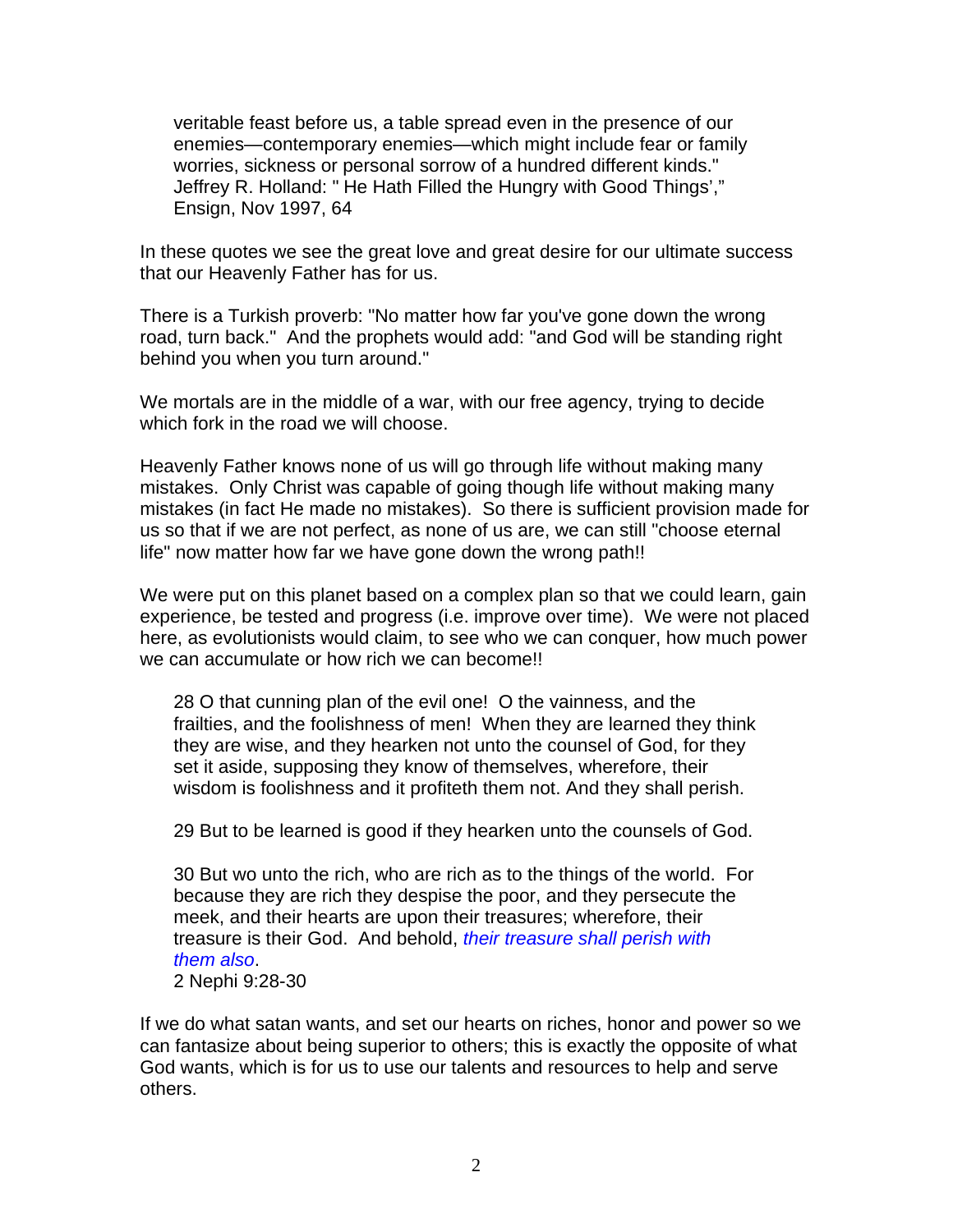Money, by itself, will not condemn anyone. It is how a person thinks about this money, how they think about God, how they think about others and what they do with their money. This is one of my favorite stories in the Bible:

 19 There was a certain rich man, which was clothed in purple and fine linen, and fared sumptuously every day:

 20 And there was a certain beggar named Lazarus, which was laid at his gate, full of sores,

 21 And desiring to be fed with the crumbs which fell from the rich man's table: moreover the dogs came and licked his sores.

 22 And it came to pass, that the beggar died, and was carried by the angels into Abraham's bosom: the rich man also died, and was buried;

 23 And in hell he lift up his eyes, being in torments, and seeth Abraham afar off, and Lazarus in his bosom.

 24 And he cried and said, Father Abraham, have mercy on me, and send Lazarus, that he may dip the tip of his finger in water, and cool my tongue; for I am tormented in this flame.

 25 But Abraham said, Son, remember that thou in thy lifetime receivedst thy good things, and likewise Lazarus evil things: but now he is comforted, and thou art tormented.

 26 And beside all this, between us and you there is a great gulf fixed: so that they which would pass from hence to you cannot; neither can they pass to us, that would come from thence.

 27 Then he said, I pray thee therefore, father, that thou wouldest send him to my father's house:

 28 For I have five brethren; that he may testify unto them, lest they also come into this place of torment.

29 Abraham saith unto him, They have Moses and the prophets; let them hear them.

 30 And he said, Nay, father Abraham: but if one went unto them from the dead, they will repent.

 31 And he said unto him, If they hear not Moses and the prophets, neither will they be persuaded, though one rose from the dead.

Clearly, in this story the Savior is talking about His living prophet (i.e. if they hear not Moses and the [living] prophets"). The dead will not likely visit us to warn us if we are doing wrong because we have a living prophet. In other words, we are expected to listen to our living prophet as were those in the time of Christ.

Also, in this story the rich man, when he was alive, obviously was more concerned about his money than in helping Lazarus. In fact, there is no evidence he cared at all about Lazarus. The rich man was clearly not living the Golden Rule. In fact, that may be the main sin that he committed to end up in hell, though his wealth may also have condemned him for other reasons as well.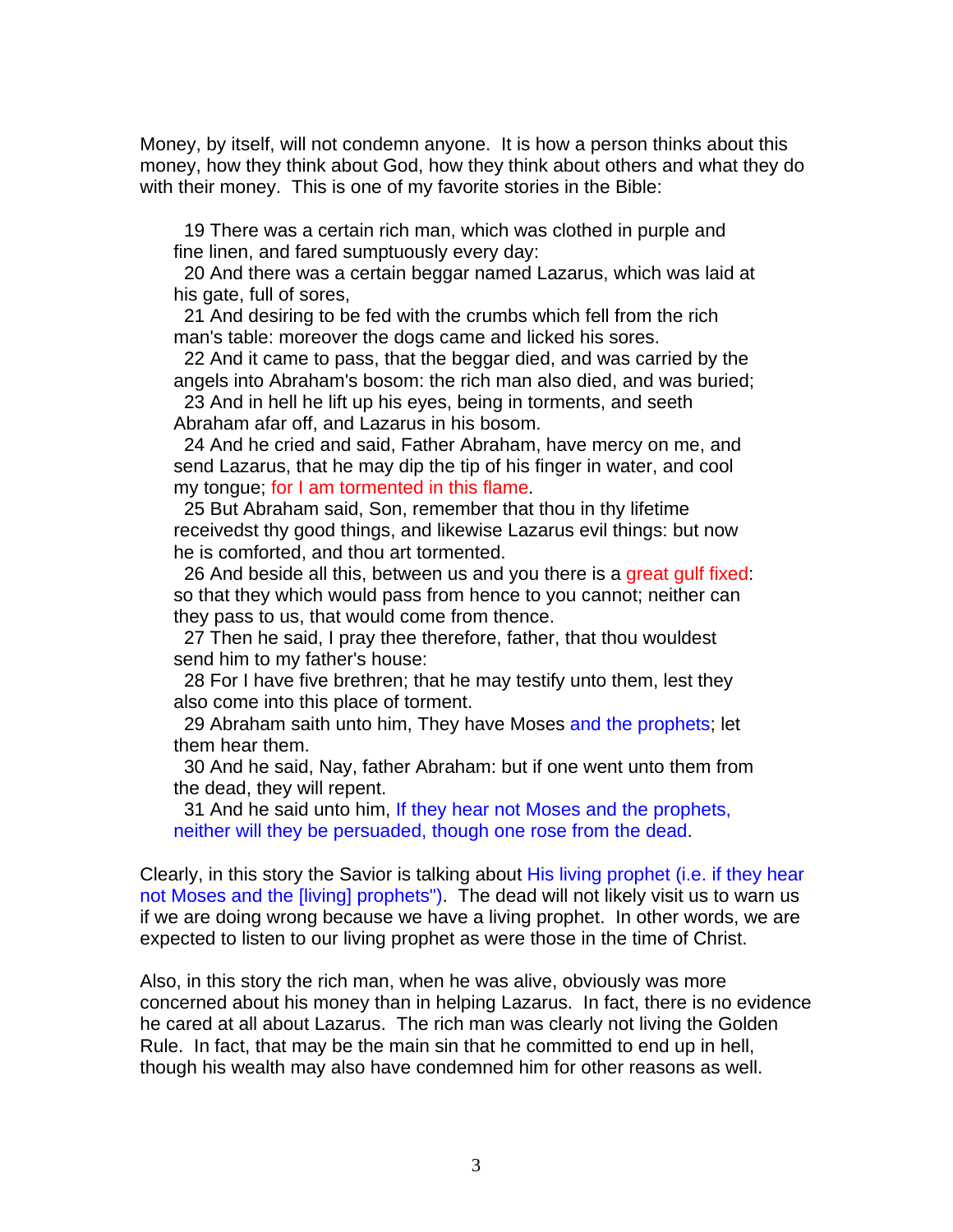Did he obtain his gold honestly? We don't know. Did he inherit his wealth? We don't know. Did he use his wealth to help others? No. Only the third issue seems to be relevant in this story.

The "Golden Rule" is not about gold, it is about service. It is about the mental and spiritual state of the person who has the gold (or what people would do if they had the gold). Do they love others or do they love their gold?

The goal of satan and evolution is to convince people to conquer others, to get above others and to think they are "better" than others. This is the measure of success according to satan and evolution and "the world."

But this very measure of success to evolution *can be* the very measure of failure to God (see the end of 2 Nephi 9:30 above - "*their treasure shall perish with them also*").

Even if the rich man had given a little money to Lazarus, he likely still would have ended up in hell because his heart was clearly on his treasure, not in following God and His prophets. A token gesture to the poor is not an indication of where a person's heart is.

This next quote from the Book of Mormon is a marvelous summary of why we were put on this earth and what God expects from us. These are the words of Lehi to his sons as recorded in 2 Nephi chapter 9:

 26 And the Messiah cometh in the fulness of time, that he may redeem the children of men from the fall. And because that they are redeemed from the fall they have become free forever, knowing good from evil; to act for themselves and not to be acted upon, save it be by the punishment of the law at the great and last day, according to the commandments which God hath given.

 27 Wherefore, men are free according to the flesh; and all things are given them which are expedient unto man. And they are *free to choose liberty and eternal life*, through the great Mediator of all men, or to *choose captivity and death*, according to the captivity and power of the devil; for he seeketh that all men might be miserable like unto himself.

 28 And now, my sons, I would that ye should look to the great Mediator, and hearken unto his great commandments; and be faithful unto his words, and choose eternal life, according to the will of his Holy Spirit;

 29 And not choose eternal death, according to the will of the flesh and the evil which is therein, which giveth the spirit of the devil power to captivate, to bring you down to hell, that he may reign over you in his own kingdom.

2 Nephi 2:26-29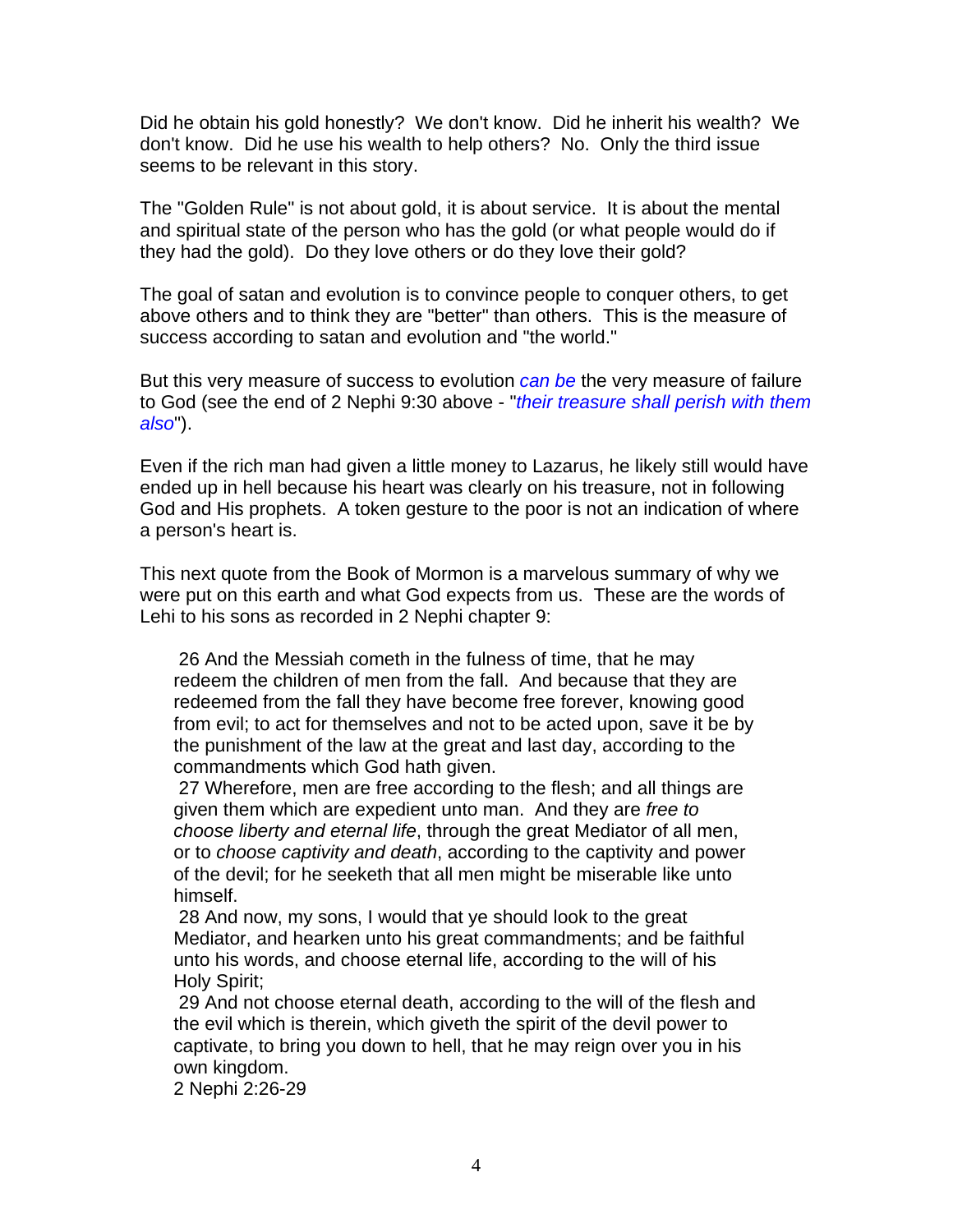Note in verses 28 and 29 Lehi is essentially saying: "if you have chosen the wrong road turn around and start going down the right road." In fact, Laban and Lemuel had frequently had gone down the wrong road!! But they never did change for very long.

Given all the very bad things some of his sons had done, they were given an amazing offer!! But they ultimately rejected the offer.

What these versus are saying is that (because of the atonement of Christ) we are "*free to choose liberty and eternal life*, through the great Mediator of all men, or to *choose captivity and death*, according to the captivity and power of the devil."

More importantly, we are free to turn around if we are on the wrong road.

Heavenly Father has made provisions so that we can turn around and change paths.

In fact, Heavenly Father seeks that all men might have the "eternal life" (verse 27) that He has.

Satan seeks that "all men might be miserable like unto himself" (verse 27) and that "he may reign over you in his own kingdom" (verse 29).

What a contrast!!! This is the ultimate "opposite" between God and satan!!

We see in these verses the baseline difference between Christ and Heavenly Father versus satan (the devil). Heavenly Father and Christ want us to succeed and they will do what they can (without taking away our free agency) to help us obtain eternal life. When we fall, they will pick us up!! When we turn around, they will be there.

Satan, on the other hand, wants us to fail and he will do anything in his power (satan is not given the power to force us against our free agency, he can only tempt us) to make sure we fail so we will be "miserable like unto himself."

Satan also tries to convince us that we are beyond repentance, which is another false doctrine.

As always, we see that the will of God and the will of satan are mirror images of each other.

The theory of evolution teaches that there is no God, there is no Christ, there is no plan of salvation and that we are here to conquer others, such as becoming rich and powerful.